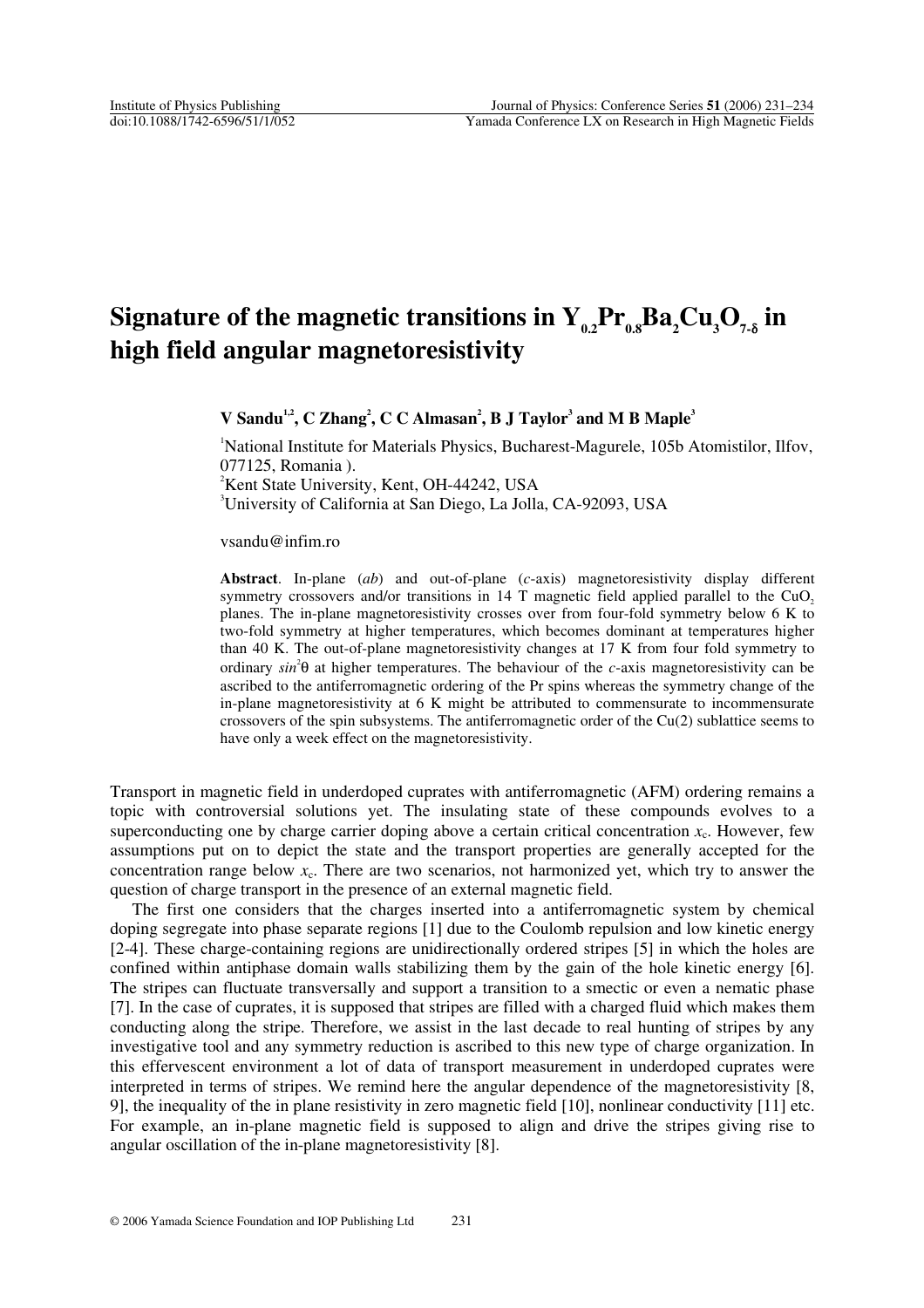The second less exotic scenario is based on the spin lattice coupling [12-15]. A magnetic field induces a certain orthorhombic [16] distortion to an AFM system which makes the transfer integrals anisotropic. In turn, these fact should be reflected in the in-plane anisotropy of the localization radius and, finally, in the resistivities [17]. The field orients the AFM domains, hence, produces an angular magnetoresistivity as in the stripe scenario. It is to note that this scenario does not rule out the existence of the stripes but does not connect the transport anisotropy to them. It is interesting, however, that similar oscillation of the magnetoresistivity were reported for electron-doped superconductors [18] where only commensurate order, hence no stripes, should be present [19, 20].

Most of these experiments have been related only to the AFM order, commensurate or not, of copper spin system. However, in many cases, the cuprates contain rare-earth (RE) ions, which also order antiferromagnetically below a specific Néel temperature. It is supposed that due to the small RE ionic radius relative to the large  $CuO<sub>2</sub>$  interplane distance, the charge transport, which mainly take place in these latter planes, is less affected by the AFM ordering of the RE ions. For the same reasons in optimally doped cuprates, superconductivity is less sensitive to these RE ions substitution. There is only one exception, the praseodymium. This ion has dramatic effects in hole doped cuprates coupling both charge, Cu and Pr spin subsystems. First, the insertion of Pr in  $YBa_2Cu_3O_7$  drastically reduces the charge available for transport grabbing it into a Fahrenbacher–Rice type band. It results a kind of underdoping similar to oxygen depletion (see for e.g. [21] and therein references). Second, the magnetic ordering of both copper and praseodymium ions were found to be interrelated though the Néel temperatures are very different. As a result an incomensurability occurs in the Cu spin subsystem in a temperature range of  $\Delta = 10$  K below 19 K where the Pr system exhibits an AFM ordering [22-24]. The interrelations between spin systems as well as the crossovers between commensurable and incommensurable orders rule out the formation of stripe correlations. Therefore, it is of interest to investigate the angular dependence of the charge transport in magnetic field, which is expected to provide information on the role of the spin ordering in all AFM subsystems. Additionally, Pr offers the largest temperature range of AFM ordering of RE subsystem in cuprates.

In this work we show that the spin scattering controls the charge transport at low temperature in nonsuperconducting  $Y_{1-x}P_{1x}Ba_2Cu_3O_{7-\delta}$ . The Pr spins results to be extremely effective whereas, unexpectedly, the copper spins seems to be only weakly involved in the charge scattering.

 $Y_{0.2}Pr_{0.8}Ba_2Cu_3O_7$  single crystal of size  $0.77 \times 0.7 \times 0.067$  mm<sup>3</sup>, with the *c*-axis oriented along the smallest dimension, was grown using a standard procedure described elsewhere [25]. In-plane *ρab* and out-of-plane  $\rho_c$  resistivities were measured simultaneously over a large range of temperatures *T* and angle  $\theta$  between the magnetic field *H* and the current *I* direction using a multiterminal configuration. Specifically, a current  $I \leq 0.1$  mA was applied on one face of the single crystal and the voltages on the top and bottom faces were measured with a low frequency (16 Hz) *ac* bridge. The components of the resistivity tensor were extracted from these voltages using the algorithm described in Ref. [26]. The magnetic field *H* was applied parallel to the *ab* plane. The effect of *H* on the electrical transport was determined at constant temperature by rotating the sample around the *c* axis in a constant applied magnetic field. The angular magnetoresistivity were defined as  $\Delta \rho_x / \rho_x = [\rho_x(\theta) - \rho_x(0)] / \rho_x(0)$ , where *x* is either *ab* or *c*.

Figure 1(a) shows the angular dependence of the in-plane magnetoresistivity  $\Delta \rho_{ab}/\rho_{ab}$  for different temperatures at 14 T. For temperatures lower than 40 K the magnetoresistivity can be depicted as a contribution of two terms: one displaying a four fold symmetry and another one having the ordinary twofold symmetry. Below 6 K, the fourfold symmetric term is dominant Δρ<sub>ab</sub>/ρ<sub>ab</sub> ~ *sin*<sup>2</sup>2θ, though a small twofold component is present. This angular dependence points to the central role of the spins in the intraplane charge transport. At higher temperatures, the two fold symmetry is dominant  $\Delta \rho_{ab}/\rho_{ab}$  ~  $sin^2\theta$  but up to 40 K the fourfold term is also salient. Above this temperature only the ordinary sin  $sin^2\theta$  is present suggesting that the role of spin as scatterers is negligible small in this *T* range.

The out-of-plane magnetoresistivity  $\Delta \rho_c / \rho_c$  keeps the four fold symmetry dominant up to 17 K (figure 1 (b)). The amplitude of  $\Delta \rho_c / \rho_c$  shows its high sensitivity to the Pr spin ordering. At 20 K it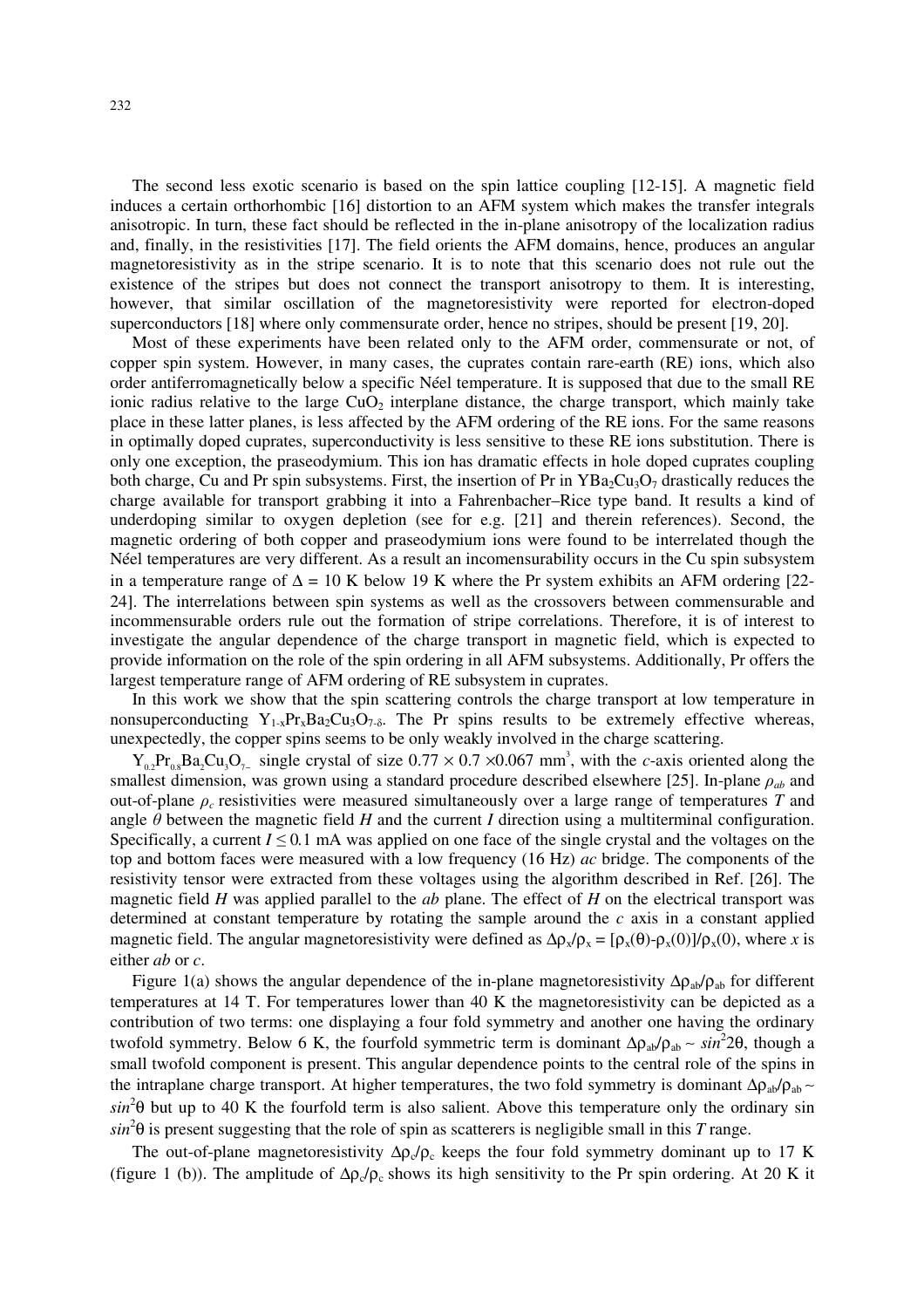

shows large fluctuations, hence, is extremely scattered. Above this temperature,  $\Delta \rho_c / \rho_c$  crosses over to a pure  $sin^2\theta$  dependence with amplitude increasing with *T* (Inset to figure 1 (b)).

Figure 1. Angular magnetoresistivity of  $Y_{0.2}Pr_{0.8}Ba_2Cu_3O_{7-}$  single crystal at 14 T for different temperatures; a) in-plane magnetoresistivity  $\Delta \rho_{ab}/\rho_{ab}$ ; b) out-of-plane magnetoresistivity  $\Delta \rho_c/\rho_c$ . Inset: High temperature  $Δρ<sub>c</sub>/ρ<sub>c</sub>$  17 K ≤ *T* ≤ 130 K

We can correlate the anisotropy change of both resistivities to the phase transitions observed in the spin order of PrBa<sub>2</sub>Cu<sub>3</sub>O<sub>7</sub>. It is known that both Pr and Cu orders antiferromagnetically at 19 K and 350 K, respectively. Both Néel temperatures decreases with decreasing Pr content so that for  $x = 0.8$ the ordering temperatures are, correspondingly, lower. However, more precise investigations have uncovered a complex interaction between Cu and Pr spins which gives rise to a series of transitions from commensurate (CO) to incommensurate ordering (ICO) of both sublattices [22-24]. A first transition from CO to ICO was found at 9 K and the transition from ICO to CO at 19 K which also coincide to the Néel temperature of the Pr sublattice. The low temperature transition was rarely reported, there is, however, an early report concerning some anomalies in specific heat and magnetic susceptibility [27] at 5.2 K. It is remarkable that the both  $\rho_{ab}$  and  $\rho_{c}$  are sensitive only to the Pr spin ordering whereas the Cu spin sublattice seems to be not involved in the transport process at least at temperatures higher than the Pr Néel temperature. This is a surprising effect due to the fact that the inplane transport is expected to occur in the  $CuO<sub>2</sub>$  planes where the Cu spins are located. It confirms the enhanced Cu-Pr magnetic coupling due to the outstanding *f-p* hybridization occurring in this compound. The increase of the contribution of the twofold symmetric term above 6 K most likely coincides with the crossover to the ICO order of both sublattices. The incomensurability, though small, involves only the in-plane periodicity.

The higher sensitivity of  $\Delta \rho_c / \rho_c$  to the field orientation even in the incommensurate regime might be due to the ferromagnetic stacking of the incommensurate component of the Cu spins. Since the